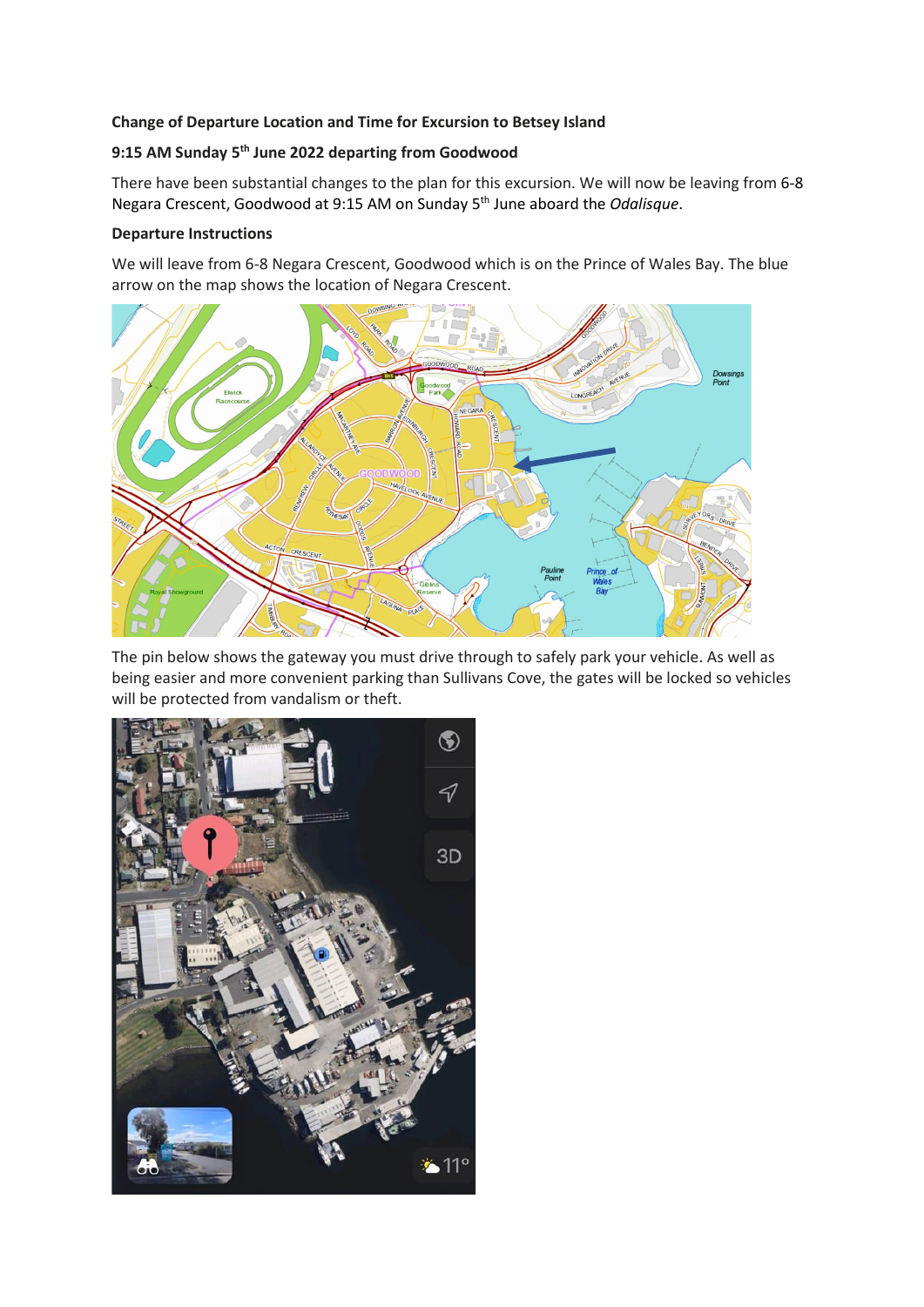The Odalisque will be located at the wharf shown by the pin below.



**Please arrive by 9:15 AM** so the gates can be locked, and we can leave by 9:30 AM.

## **The Odalisque**

More information about the Odalisque can be found here: [https://tasmanianboatcharters.com.au/private-harbour-cruise/](about:blank) .

The *Odalisque* requires all staff and passengers be fully vaccinated against COVID-19. At the time of writing, passengers are not required to wear masks onboard but can choose to if they like.

Coffee and tea will be available for purchase on the morning's voyage. The *Odalisque* has a bar on board so if you wish you can buy drinks on the return voyage.

## **About Betsey Island**

Betsey Island lies off the southern end of South Arm. It is a major mutton bird (150,000 pairs) and penguin (15,000 pairs) rookery. The excursion is timed for the least disruption to the birds. The rookery extends over the open areas of the island and NPWS want us to avoid these areas. There are areas of eucalyptus woodland and coastline to explore. NPWS will issue an Event Authority for access, and a ranger will accompany us.

Being a reserve, collecting is not normally allowed. If anyone wants to do some collecting, they will need to have their current collector's permit with them.

The landing on Betsey Island can be challenging. We will be landing via a dingy onto a rather rocky shoreline. Anyone landing will need to have good coordination, balance, and agility. There is a good chance of getting wet feet so bring spare shoes and socks for when we again board the *Odalisque*. If a wave moves the dingy while disembarking or embarking, there is a chance someone may fall onto